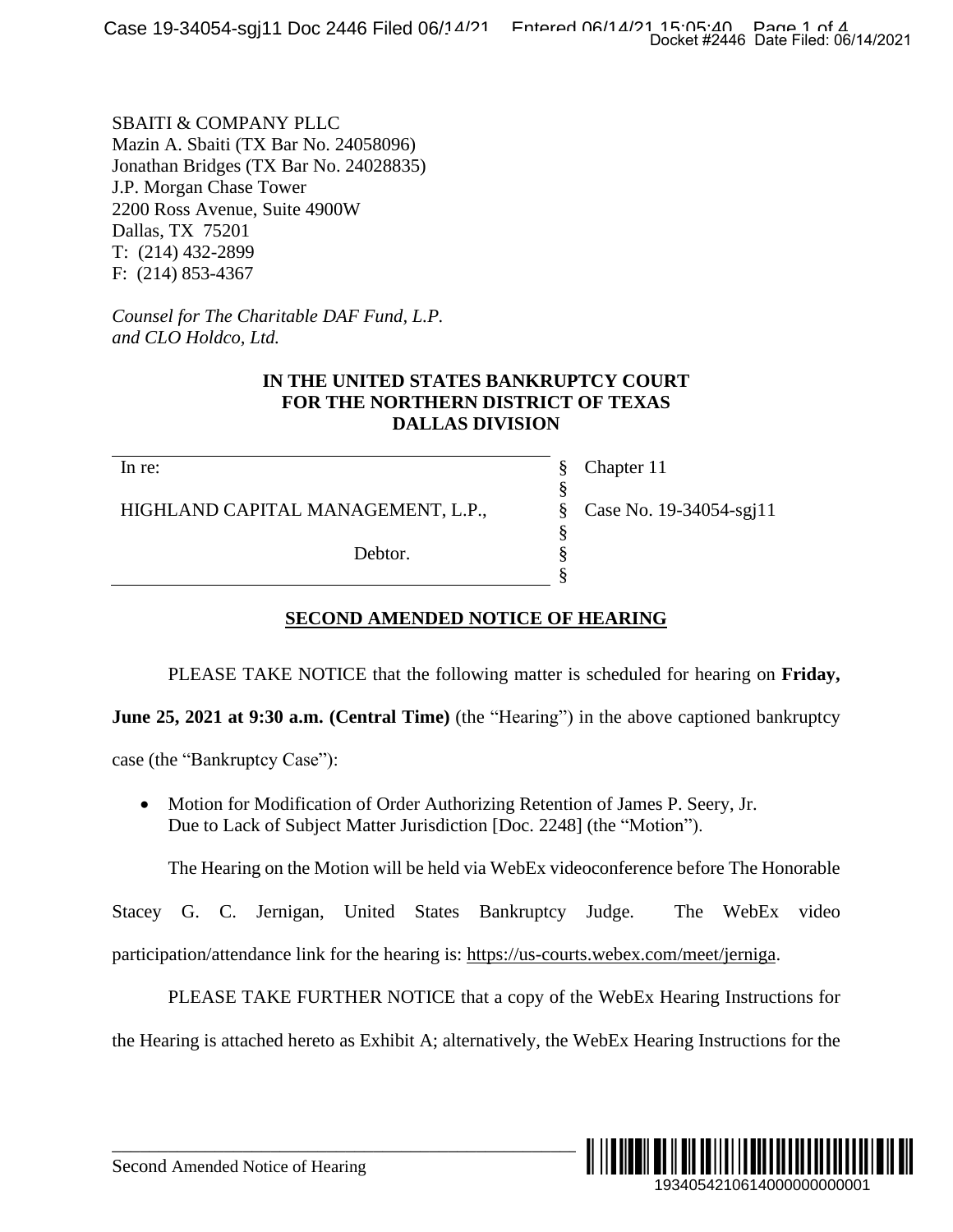Hearing may be obtained from Judge Jernigan's hearing/calendar site at: [https://www.txnb.uscourts.gov/judges-info/hearingdates/judge-jernigans-hearing-dates.](https://www.txnb.uscourts.gov/judges-info/hearingdates/judge-jernigans-hearing-dates)

\_\_\_\_\_\_\_\_\_\_\_\_\_\_\_\_\_\_\_\_\_\_\_\_\_\_\_\_\_\_\_\_\_\_\_\_\_\_\_\_\_\_\_\_\_\_\_\_\_\_\_\_\_\_\_\_\_\_\_\_\_\_\_\_\_\_\_\_\_\_\_\_\_\_\_\_\_\_

Dated: June 14, 2021 Respectfully submitted,

## **SBAITI & COMPANY PLLC**

*/s/**Mazin A. Sbaiti*

**Mazin A. Sbaiti** Texas Bar No. 24058096 **Jonathan Bridges** Texas Bar No. 24028835 JPMorgan Chase Tower 2200 Ross Avenue – Suite 4900W Dallas, TX 75201 T: (214) 432-2899 F: (214) 853-4367 E: [mas@sbaitilaw.com](mailto:mas@sbaitilaw.com) [jeb@sbaitilaw.com](mailto:jeb@sbaitilaw.com)

**Counsel for Plaintiffs The Charitable DAF Fund, L.P. and CLO Holdco, Ltd.**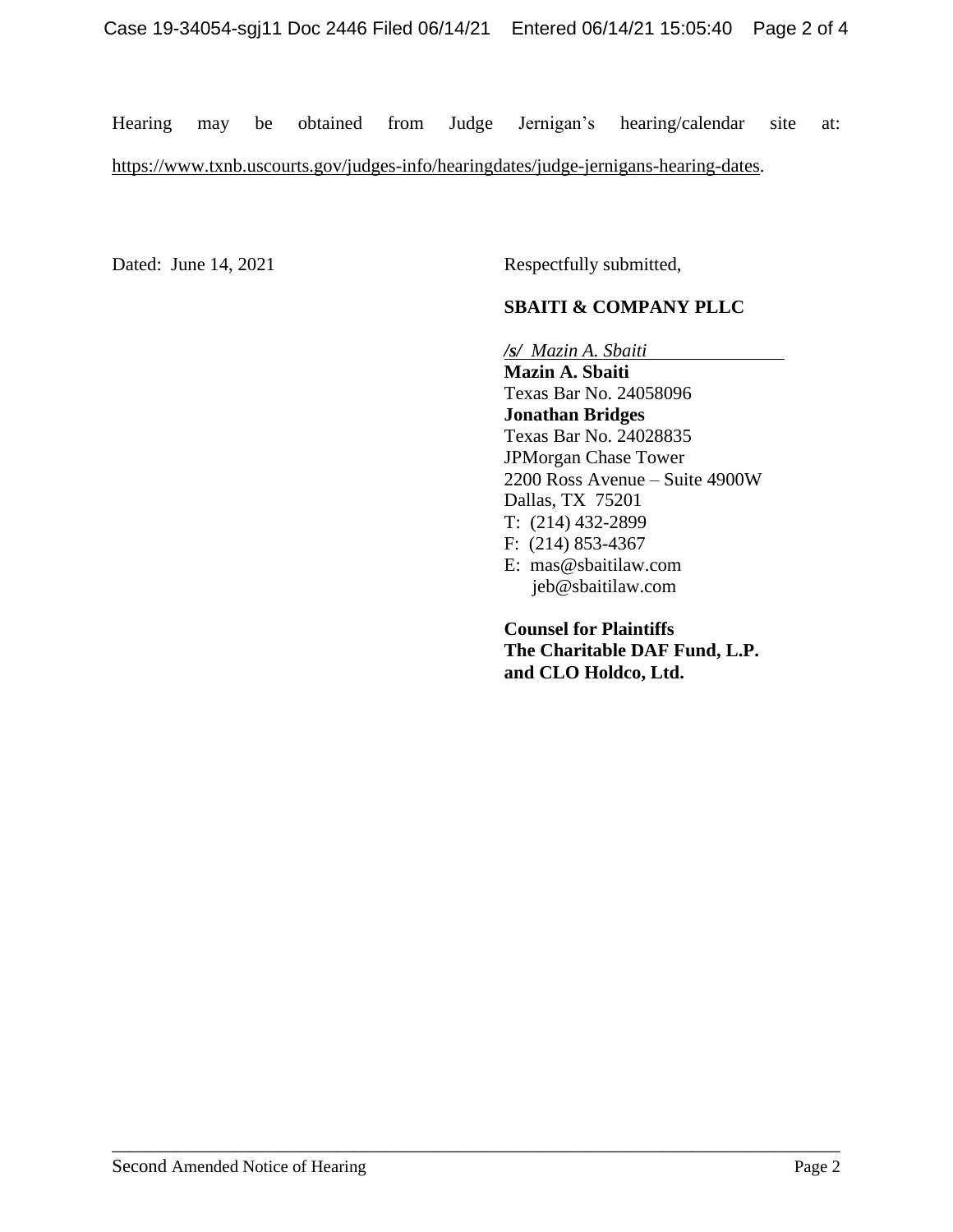# **EXHIBIT A**